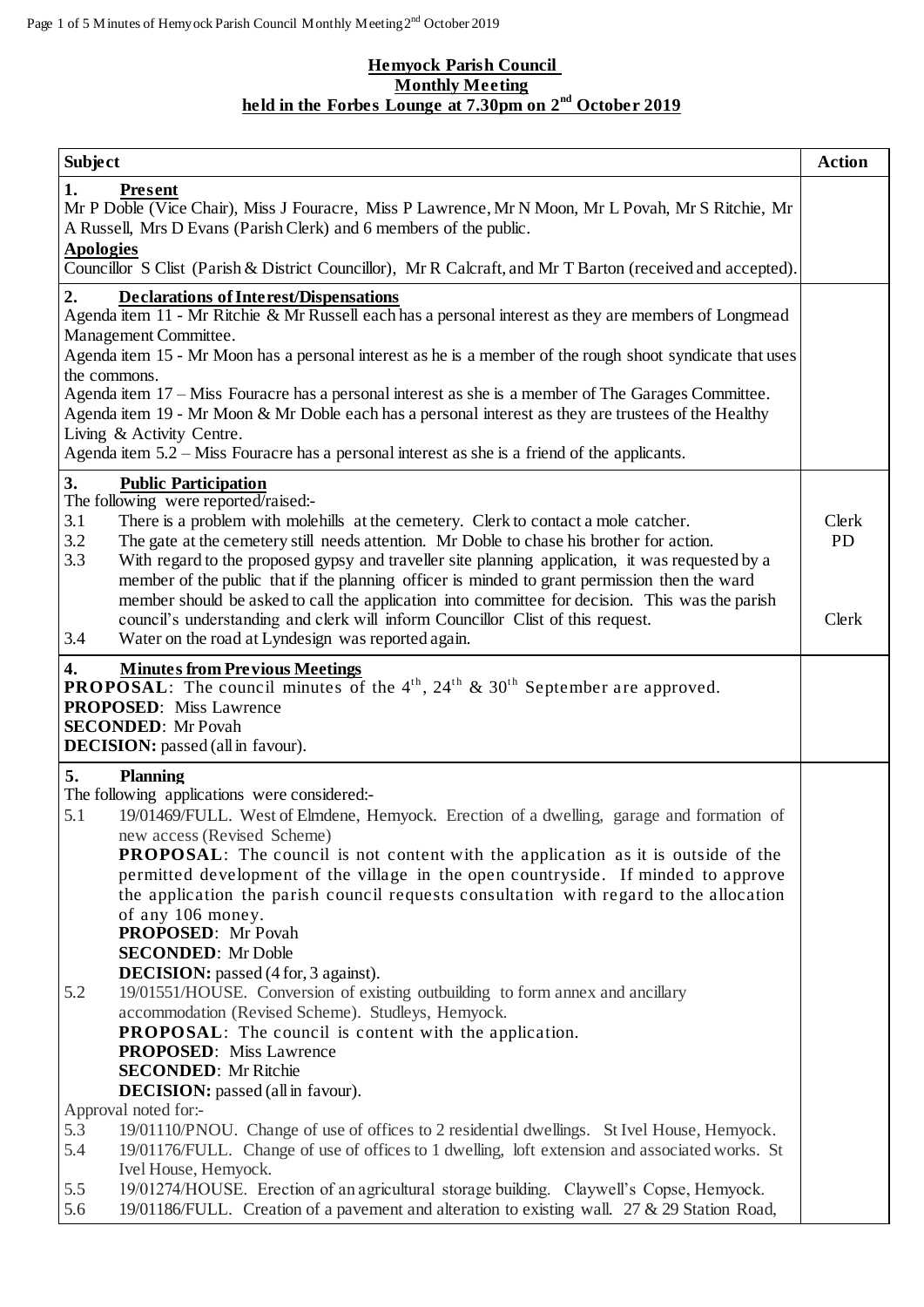|           | Hemyock.                                                                                                                                                                                                              |       |
|-----------|-----------------------------------------------------------------------------------------------------------------------------------------------------------------------------------------------------------------------|-------|
| 6.        | <b>Matters Arising</b>                                                                                                                                                                                                |       |
| 6.1       | $\overline{Pump - nothing}$ to report.                                                                                                                                                                                |       |
| 6.2       | Doors & electricity – The Parish Store. Thanks to Mr Povah, Mr Hawkes and Miss Lawrence for                                                                                                                           |       |
|           | their efforts with regards to the shelving. Quotes for the electricity work are still being sought.                                                                                                                   |       |
|           | Miss Lawrence hopes to meet with all users of the Parish Store to discuss organisation of the area.                                                                                                                   | PL    |
| 6.3       | Pavement repairs – have been completed. A small problem occurred whilst the work was                                                                                                                                  |       |
|           | undertaken. Mr Povah liaised with the contractor and resolved the issue. An additional kerbstone                                                                                                                      |       |
| 6.4       | was agreed during the works.<br>Standing orders/financial regulations - clerk will send these to Policy Committee for                                                                                                 |       |
|           | consideration.                                                                                                                                                                                                        | Clerk |
| 6.5       | Fingerposts – Mr Povah to carry forward. Clerk to contact Otterford Parish Council to gather                                                                                                                          |       |
|           | information on a project it has carried out.                                                                                                                                                                          |       |
| 6.6       | Joint project with Culmstock/Clayhidon - noticeboards. Nothing to report.                                                                                                                                             | Clerk |
| 6.7       | Tree work. Clerk is waiting for three quotes.                                                                                                                                                                         |       |
|           |                                                                                                                                                                                                                       |       |
| 7.        | <b>County Council Report</b>                                                                                                                                                                                          |       |
|           | Post meeting, Councillor Ray Radford sent the following report:-                                                                                                                                                      |       |
|           |                                                                                                                                                                                                                       |       |
|           | The recorded number of potholes this year is down from last year.                                                                                                                                                     |       |
|           | Devon Highways has been considering carbon reduction and in a number of locations has used `warm                                                                                                                      |       |
|           | asphalt` which provides an approximate 7.5% carbon reduction over hot lay. During the summer it                                                                                                                       |       |
|           | completed a surface dressing programme of over 1.06 million $m2$ .                                                                                                                                                    |       |
|           |                                                                                                                                                                                                                       |       |
|           | We are ready for the winter. By the end of October we will be fully stocked with 23,500 tonnes of salt.                                                                                                               |       |
|           | The gritters and snow ploughs are all serviced and ready for action, let's hope they are not excessively                                                                                                              |       |
| required. |                                                                                                                                                                                                                       |       |
|           |                                                                                                                                                                                                                       |       |
|           | Devon remains one of the top recycling counties in England at 56%. East Devon is the best performing                                                                                                                  |       |
|           | District at 59.1%, Mid Devon are sitting in the middle at 53.5%. This last year has seen a reduction in                                                                                                               |       |
|           | residual waste (black bags) of 6,472 tonnes. All the waste for Mid Devon, East Devon and Exeter now                                                                                                                   |       |
|           | goes to the Incinerator Plant at Exeter, since the Broadpath Landfill site closed.                                                                                                                                    |       |
|           |                                                                                                                                                                                                                       |       |
|           | From a green issue point of view, we are planting 20,000 trees and shrubs along the North Devon Link                                                                                                                  |       |
|           | road, mainly around the Filleigh area, this will screen properties from the road.                                                                                                                                     |       |
|           |                                                                                                                                                                                                                       |       |
|           | Devon County has 771 children in care. These numbers, unfortunately, are on the increase, and it is a                                                                                                                 |       |
|           | tremendous strain on the budget. September Budget Review identifies County will get an extra £15m with                                                                                                                |       |
|           | a possibility of a further £7m potentially raised through a Social Care Precept, which gives County powers                                                                                                            |       |
|           | to raise 2% from Council Tax as a Social Care Precept. Durign the last two years we have recruited 50                                                                                                                 |       |
|           | new Foster Families and lost no Foster Carers, following our re-structuring of allowances. School funding                                                                                                             |       |
|           | per pupil is rising albeit only in line with inflation to a minimum of $£3,750$ per child for primary schools                                                                                                         |       |
|           | and £5,000 per child for secondary schools.                                                                                                                                                                           |       |
|           |                                                                                                                                                                                                                       |       |
|           | Connecting Devon and Somerset (CDS) is an ongoing saga. The Gigaclear contract has been terminated                                                                                                                    |       |
|           | thus leaving a question mark over the Government's $\pounds 18.7$ m for funding for the CDS programme, an                                                                                                             |       |
|           | extension to the March 2023 deadline requires formal approval.                                                                                                                                                        |       |
|           |                                                                                                                                                                                                                       |       |
|           | Digital, Culture, Media & Sport (DCMS) has confirmed this is being presented to HM Treasury as part of                                                                                                                |       |
|           | the department's business case to accelerate investment on digital infrastructure and target homes and                                                                                                                |       |
|           | businesses no longer covered by the roll-out plans. CDS and BDUK are working together closely on a                                                                                                                    |       |
|           | new procurement process.                                                                                                                                                                                              |       |
|           |                                                                                                                                                                                                                       |       |
|           | The Digital Minister's pledge of continuing support to ensure our residents benefit from world class                                                                                                                  |       |
|           | broadband infrastructure is welcomed. It is necessary to have an estimated 12 months consultation period<br>to identify new provider/providers of these services. On the question of State Aid, the current State Aid |       |
|           | National Broadband Scheme runs out in December 2020. CDS & BDUK expect to be in a position to                                                                                                                         |       |
|           | award a new contract(s) in the autumn of 2020 and therefore under the existing State Aid Scheme.                                                                                                                      |       |
|           |                                                                                                                                                                                                                       |       |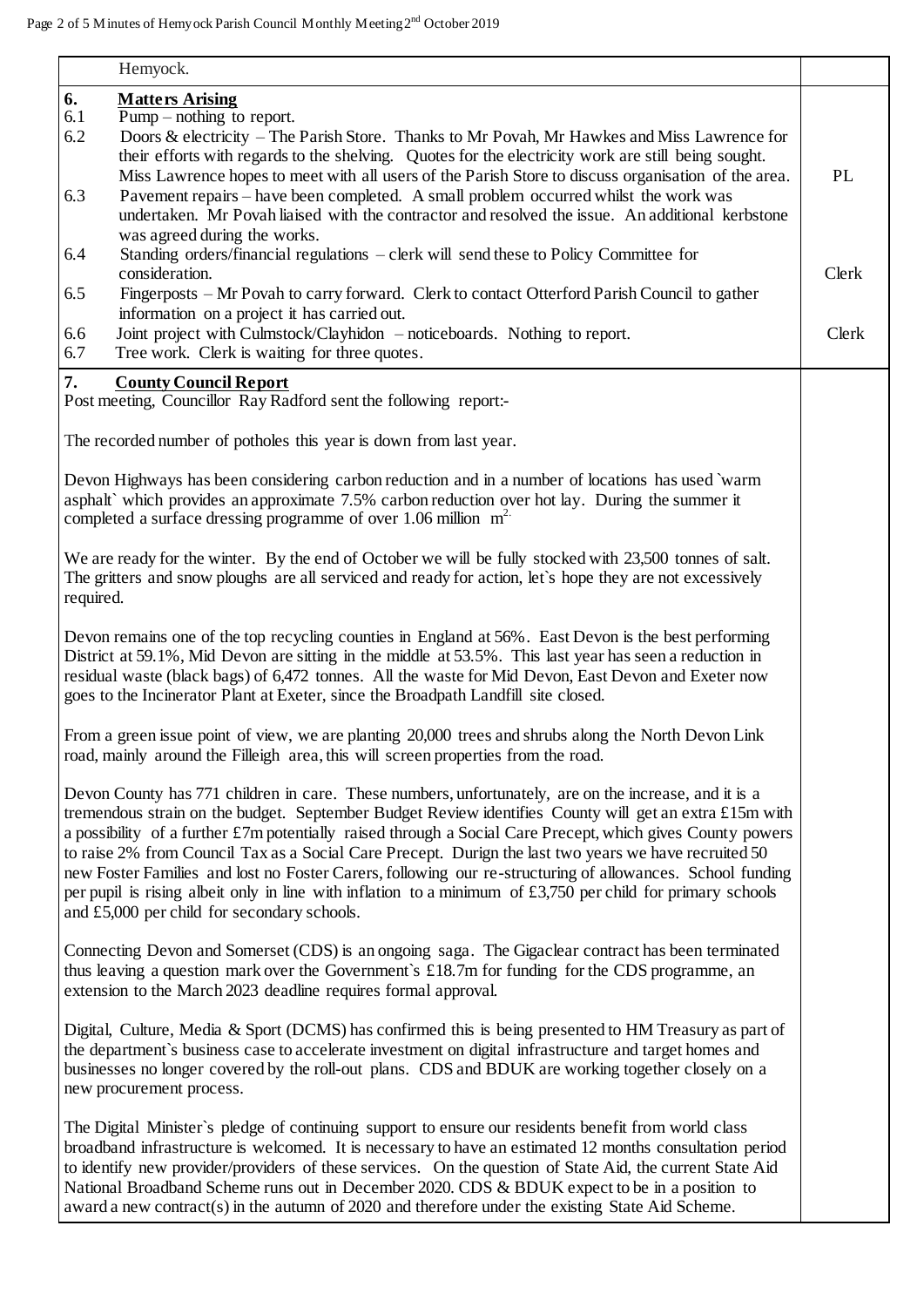| re 3 of 5 M inutes of Hemy ock Parish Council M onthly M eeting 2 decree 2019 |          |                                 |                                                      |  |  |
|-------------------------------------------------------------------------------|----------|---------------------------------|------------------------------------------------------|--|--|
| 8.<br><b>District Council Report</b><br>Nothing to report.                    |          |                                 |                                                      |  |  |
| 9.<br><b>Finance</b><br>9.1<br>Income and expenditure and bank reconciliation |          |                                 |                                                      |  |  |
| <b>INCOME</b>                                                                 |          |                                 |                                                      |  |  |
| 1.                                                                            |          | $250.00$ Pring & Son - cemetery |                                                      |  |  |
| $\overline{2}$ .                                                              | 150.00   | Richard Grant – cemetery        |                                                      |  |  |
| $\overline{3}$ .                                                              | 50.00    | A G Real – cemetery             |                                                      |  |  |
| 4.                                                                            | 12.78    | Interest, HSBC deposit          |                                                      |  |  |
| <b>EXPENDITURE</b>                                                            |          |                                 |                                                      |  |  |
| 1.                                                                            | 297.05   | I Pike                          | Grass cutting and maintenance                        |  |  |
| 2.                                                                            | 890.31   | D Evans                         | Wages and expenses                                   |  |  |
| $\overline{3}$ .                                                              | 46.80    | <b>HMRC</b>                     | <b>PAYE</b>                                          |  |  |
| 4.                                                                            | 120.00   | K Amor                          | Cleaning, public conveniences                        |  |  |
| 5.                                                                            | 120.00   | A Russell                       | Reimbursement of volunteer costs                     |  |  |
| 6.                                                                            | 97.44    | <b>Brookridge Timber</b>        | Materials for The Parish Store                       |  |  |
| 7.                                                                            | 12.40    | Hemyock Parish Hall             | Room hire                                            |  |  |
| 8.                                                                            | 105.00   | R Taylor                        | BMX, footbridge and hedge tidy                       |  |  |
| 9.                                                                            | 50.00    | P Slater                        | Reimbursement of costs – Longmead Environmental Area |  |  |
| 10.                                                                           | 127.50   | Roger Beaver                    | Longmead maintenance $-\text{hedge trimming}$        |  |  |
| 11.                                                                           | 74.00    | R Calcraft                      | Grass cutting, BHLAC (Aug – Sept)                    |  |  |
| 12.                                                                           | 5,956.20 | <b>RW</b> Gale                  | Resurfacing pavements                                |  |  |

## **BANK RECONCILIATION**

| HSBC Community a/c         | 19,476.41  |
|----------------------------|------------|
| <b>HSBC</b> Deposit        | 75,228.86  |
| HSBCP3                     | 0.04       |
| <b>HSBC</b> Longmead       | 1.27       |
| Unity Trust Bank current   | 82.00      |
| Unity Trust Bank deposit   | 55,026.21  |
| <b>Unity Trust Bank GF</b> | 708.84     |
| Unity Trust Bank P3        | 1,683.11   |
| Skipton 1-year Bond        | 85,000.00  |
| <b>United Trust Bank</b>   | 77,191.78  |
| Total                      | 314,398.52 |

**PROPOSAL**: that the income is agreed and the above cheques/payments are paid/agreed.

**PROPOSED**: Miss Lawrence

**SECONDED:** Miss Fouracre

**DECISION**: passed (all in favour).

## **10. Clerk Update**

- 10.1 Car Park the clerk has asked MDDC to inspect the surface. As part of the asset transfer MDDC agreed to resurface the car park when necessary. MDDC estimated it would not need resurfacing for at least 2 years.
- 10.2 DALC AGM will be held on 23<sup>rd</sup> October. Any councillor wishing to attend, please let the clerk know.
- 10.3 The clerk has approached a developer who has kindly agreed to allow MDDC to change the wording of a 106 agreement to enable the pc to use the money for various projects at Longmead. Finance **Committee**
- 10.4 Lights Parade has requested £500 towards the event. To be referred to Finance Committee.
- 10.5 Clerk's Manual a new version has been released and the clerk wishes to purchase it at a cost of £47.50. It was agreed that the clerk may go ahead and purchase it. Clerk

## **11. Longmead**

11.1 At the last meeting it was agreed that Mr Ritchie and Mr Povah would liaise reference the design of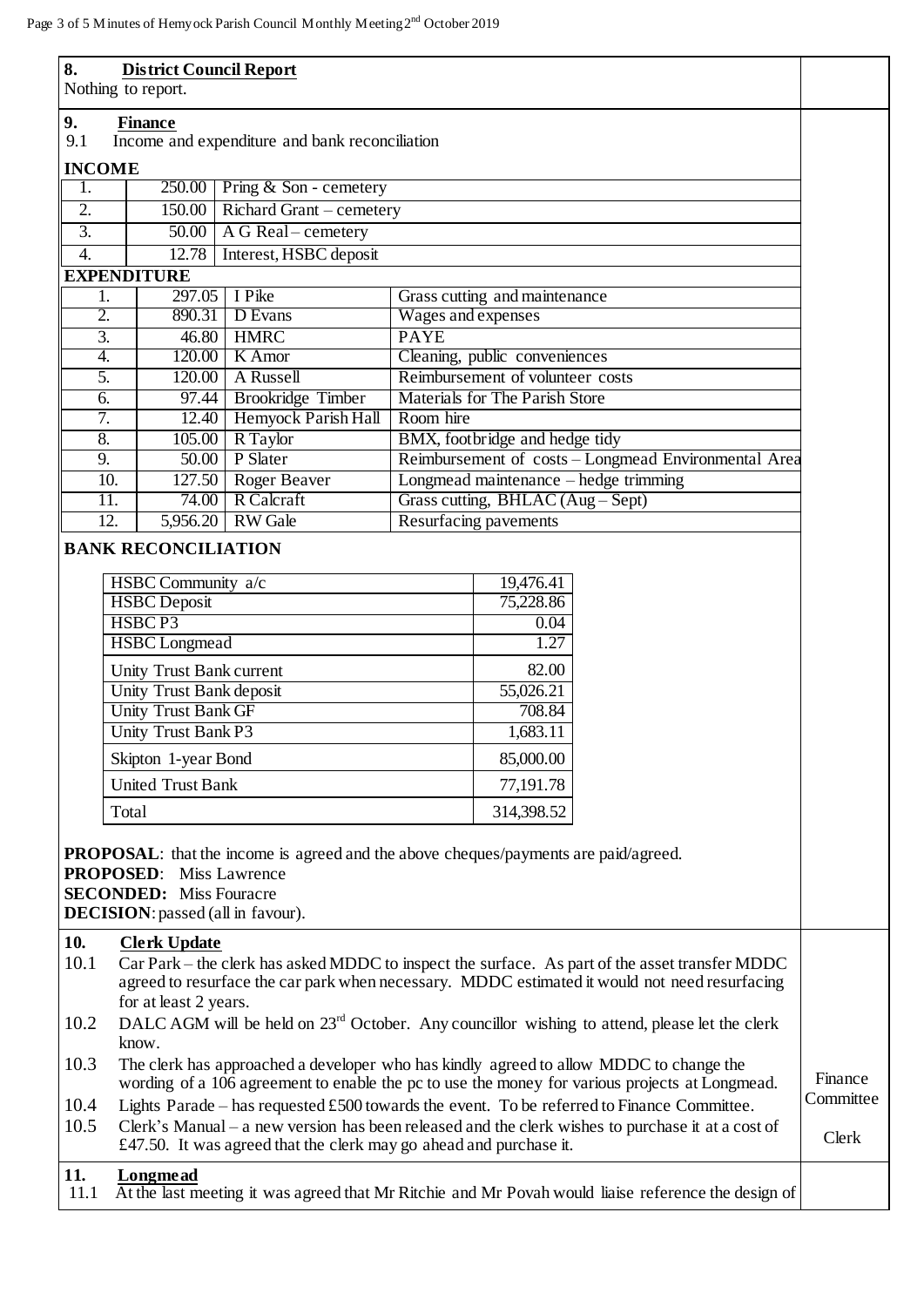| the abutment works and re-quote. Following a discussion about the pros and cons of various<br>options a design was agreed. Mr Povah will draw up the specification and tender documents.                                                                                        |           |  |  |
|---------------------------------------------------------------------------------------------------------------------------------------------------------------------------------------------------------------------------------------------------------------------------------|-----------|--|--|
| 12.<br><b>Highways</b><br>Station Road pavement – planning permission has been granted. Clerk instructed to inform solicitor to<br>Mr Povah will arrange for final drawings to be completed to enable tender<br>draft documentation.<br>documents to be sent out for the works. |           |  |  |
| 13.<br>Cemetery<br>A site visit will be arranged to inspect the railings at the cemetery.                                                                                                                                                                                       |           |  |  |
| 14.<br>Footpaths<br>Nothing to report.                                                                                                                                                                                                                                          |           |  |  |
| 15.<br><b>Commons Management Group</b>                                                                                                                                                                                                                                          |           |  |  |
| The following recommendations were considered:-<br>The pc to host a tree planting event at Shuttleton Common over a weekend in February. The<br>15.1.1                                                                                                                          |           |  |  |
| parish council will provide stakes and guards and parishioners will be able to purchase/order                                                                                                                                                                                   |           |  |  |
| native hard wood trees (4ft-5ft) which they will then plant.                                                                                                                                                                                                                    |           |  |  |
| The clerk, chair of council and chair of CMG to meet informally with prospective purchaser of<br>15.1.2                                                                                                                                                                         |           |  |  |
| land adjacent to cemetery to confirm the pc's continued commitment to receive a parcel of land<br>for community use.                                                                                                                                                            |           |  |  |
| 15.1.3<br>The areas around the benches on the turbary to be strimmed and a picnic bench installed by Mr I<br>Pike.                                                                                                                                                              |           |  |  |
| <b>PROPOSAL:</b> that the above three recommendations are accepted.                                                                                                                                                                                                             |           |  |  |
| PROPOSED: Mr Moon<br><b>SECONDED:</b> Miss Lawrence                                                                                                                                                                                                                             |           |  |  |
| DECISION: passed (all in favour).                                                                                                                                                                                                                                               |           |  |  |
| 16.<br><b>Village Maintenance</b>                                                                                                                                                                                                                                               |           |  |  |
| Fencing at BHLAC needs some attention. Mr Russell will liaise with Mr Calcraft. Mr Russell, Mr  AR/SR/PD/<br>16.1                                                                                                                                                               |           |  |  |
| Doble and Mr Ritchie will assist with the fencing task.                                                                                                                                                                                                                         | <b>RC</b> |  |  |
| 16.2<br>Picnic bench to be installed at Longmead BMX track.                                                                                                                                                                                                                     |           |  |  |
| 17.<br><b>Garages Youth Project</b><br>Nothing to report.                                                                                                                                                                                                                       |           |  |  |
| 18.<br><b>Blackdown Hills Parish Network</b><br>Nothing to report.                                                                                                                                                                                                              |           |  |  |
| 19.<br><b>Blackdown Healthy Living &amp; Activities Centre</b>                                                                                                                                                                                                                  |           |  |  |
| A separate meeting will be arranged to discuss heating and loft insulation and PV panels.                                                                                                                                                                                       |           |  |  |
| 20.<br><b>Asset Management</b><br>Nothing to report.                                                                                                                                                                                                                            |           |  |  |
| 21.<br><b>Future Meetings</b>                                                                                                                                                                                                                                                   |           |  |  |
| The Annual Parish Meeting to be held on Friday $1st$ May at 7.30pm.                                                                                                                                                                                                             |           |  |  |
| 22.<br><b>Items raised by Chairman</b><br>Nothing to report.                                                                                                                                                                                                                    |           |  |  |
| 23.<br><b>Items raised by Councillors</b>                                                                                                                                                                                                                                       |           |  |  |
| 23.1<br>Miss Lawrence was interested to read that Ottery St Mary town council has set up a climate                                                                                                                                                                              |           |  |  |
| emergency group called Greener Ottery.<br>A transit van has been abandoned in Prowses. Although it is understood to be taxed and MOT'd it<br>23.2                                                                                                                               | Clerk     |  |  |
| is half on the pavement and half on road. Clerk to report to PCSO.                                                                                                                                                                                                              |           |  |  |
| A post and rail fence adjacent to bridge by St Margaret's Brook is rotten in places. Clerk to report<br>23.3<br>to DCC and MDDC as unsure who the fence belongs to.                                                                                                             | Clerk     |  |  |
| 24.<br>Correspondence                                                                                                                                                                                                                                                           |           |  |  |
| 24.1<br>Email from parishioner reference speeding vehicles noted.                                                                                                                                                                                                               | Finance   |  |  |
| 24.2<br>Letter from Citizens Advice Bureau asking for a donation referred to Finance Committee.<br>24.3<br>Letter from Dementia Friendly Rural Communities noted.                                                                                                               | committee |  |  |
|                                                                                                                                                                                                                                                                                 |           |  |  |
| 25.<br><b>Public Participation</b>                                                                                                                                                                                                                                              |           |  |  |